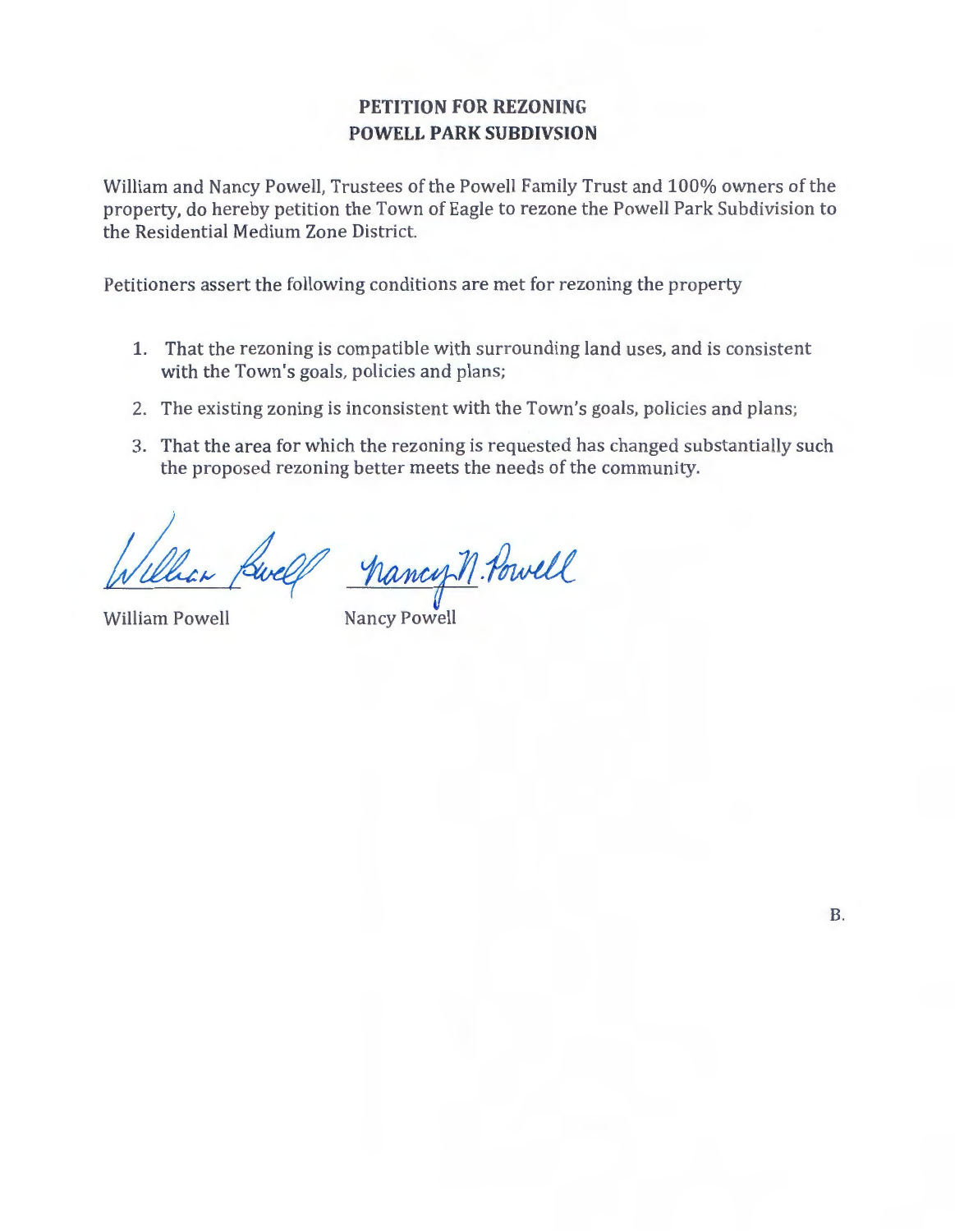# POWELL PARK SUBDIVISION

# ZONING REQUEST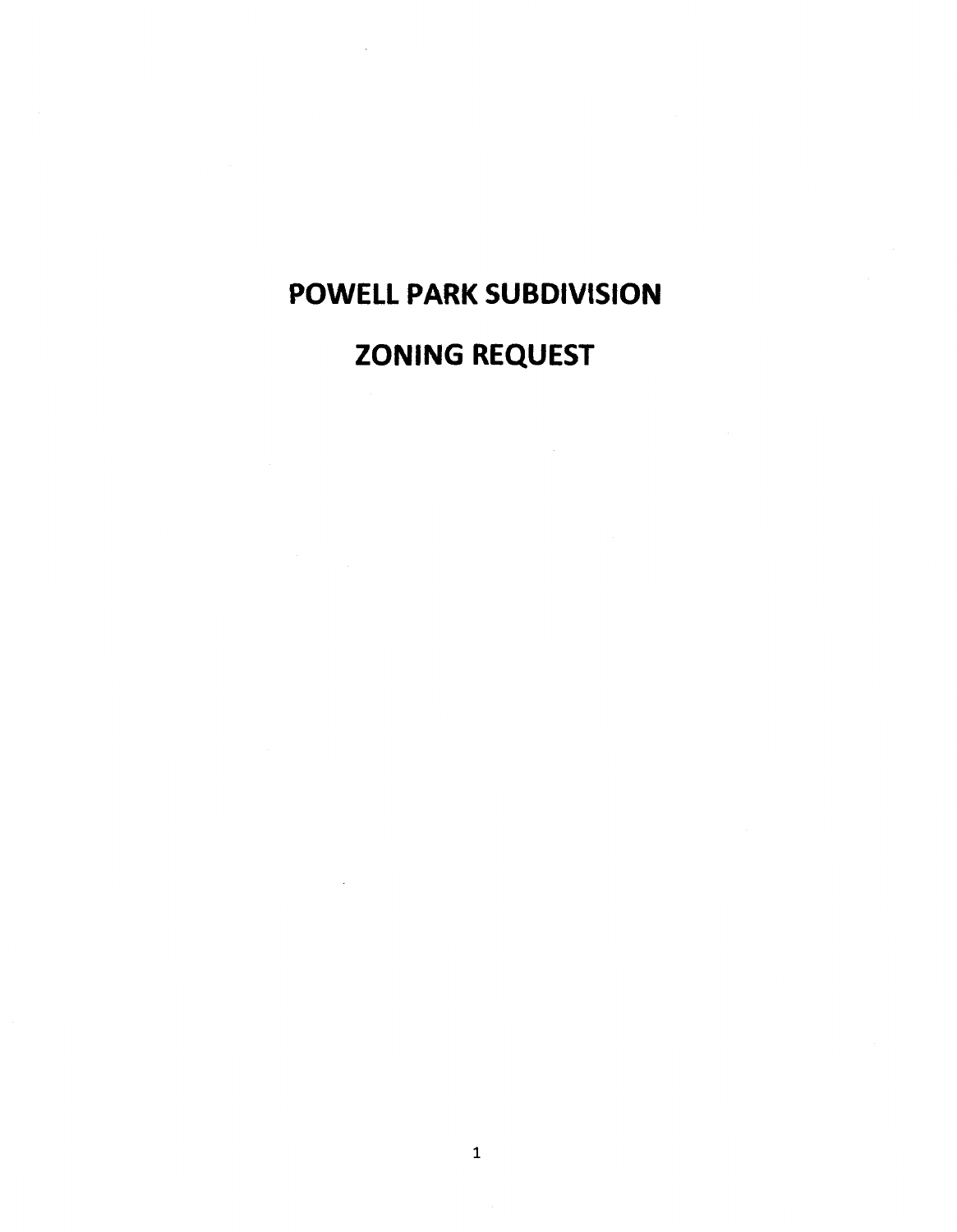# **Table of Contents**

Land Use and Development Application

Submittal Checklist

General Description

Site Plans

PDF Sheet C1 overall site PDF Sheet C2 detail of Lot 1

Proof of Ownership

List of Adjacent Property Owners within 250'

Town Planner Requested Reports

Fiscal Impact Report Impact on Town Street System Parkland Dedication School Land Dedication Fee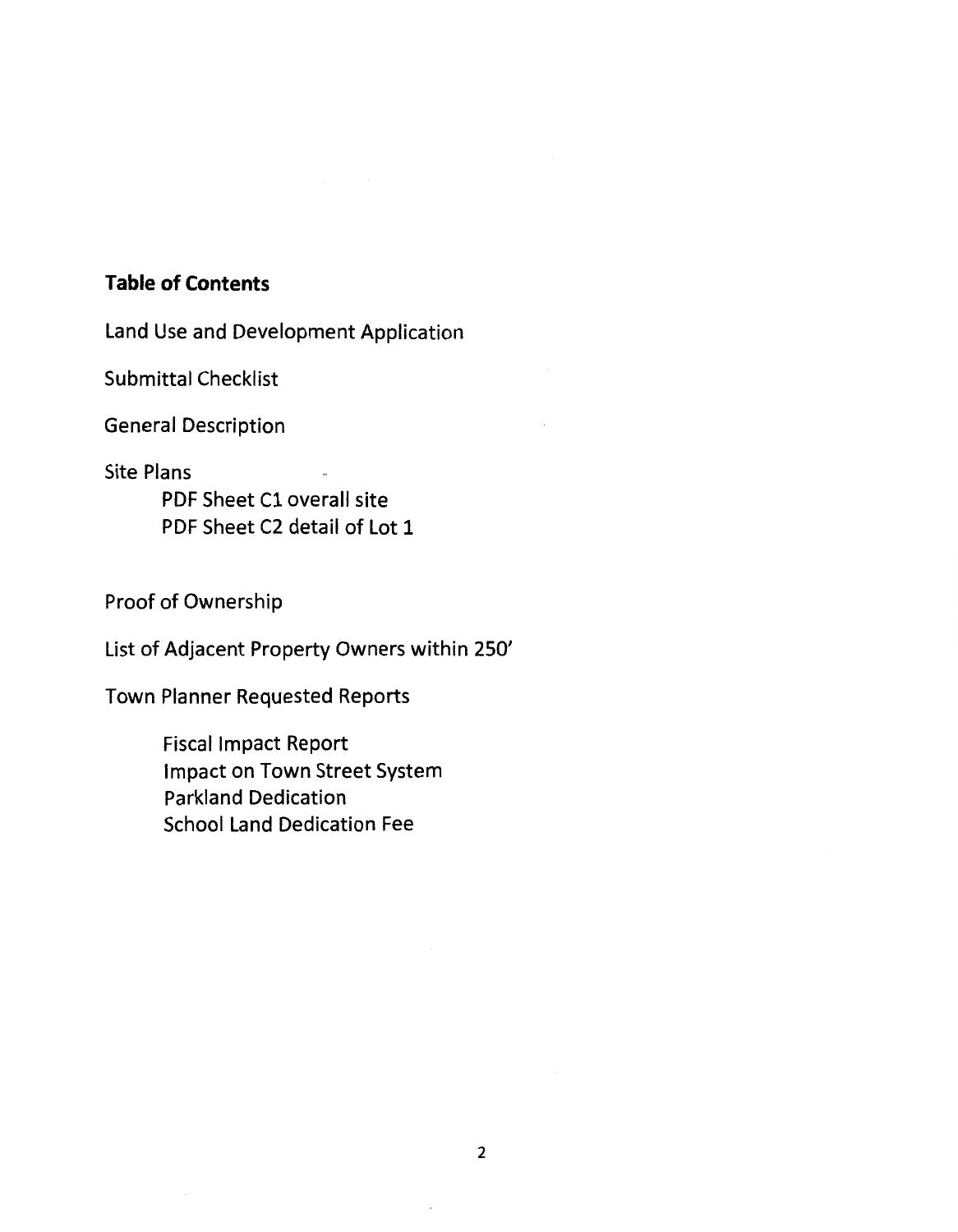

**TOWN OF EAGLE**  COMMUNITY DEVELOPMENT 200 BROADWAY • PO BOX 609 • EAGLE, CO 81631 PHONE: 970-328-9655 • FAX: 970-328-9656 www.townofeagle.org

# **LAND USE & DEVELOPMENT APPLICATION**

Pursuant to the Land Use & Development Code, Title 4

| <b>ZONING REVIEW</b>                                                                                                                                                                                                                                                                                                                                                                                                                |                                                       |                                                                        |  |
|-------------------------------------------------------------------------------------------------------------------------------------------------------------------------------------------------------------------------------------------------------------------------------------------------------------------------------------------------------------------------------------------------------------------------------------|-------------------------------------------------------|------------------------------------------------------------------------|--|
| Special Use Permit                                                                                                                                                                                                                                                                                                                                                                                                                  | <b>DEVELOPMENT REVIEW</b><br>Minor Development Permit | <b>SUBDIVISION REVIEW</b>                                              |  |
| □ Zoning Variance                                                                                                                                                                                                                                                                                                                                                                                                                   | Major Development Permit                              | C Concept Plan                                                         |  |
| X Rezoning                                                                                                                                                                                                                                                                                                                                                                                                                          |                                                       | <b>C</b> Preliminary Plan                                              |  |
| Temporary Use Permit                                                                                                                                                                                                                                                                                                                                                                                                                | PLANNED UNIT DEVELOPMENT                              | $\Box$ Final Plat                                                      |  |
| $\Box$ Amendment to Zone District                                                                                                                                                                                                                                                                                                                                                                                                   | (PUD) REVIEW                                          | <b>C</b> Lot Line Adjustment<br>$\Box$ Condominium / Townhouse         |  |
| Regulations                                                                                                                                                                                                                                                                                                                                                                                                                         | PUD Zoning Plan                                       | Minor Subdivision                                                      |  |
| □ Encroachment Permit                                                                                                                                                                                                                                                                                                                                                                                                               | D PUD Development Plan                                |                                                                        |  |
|                                                                                                                                                                                                                                                                                                                                                                                                                                     |                                                       |                                                                        |  |
| PROJECT NAME FOWEIT PORK SUB CIVISION                                                                                                                                                                                                                                                                                                                                                                                               |                                                       |                                                                        |  |
| PRESENT ZONE DISTRICT $PUD$ (Eagle County) PROPOSED ZONE DISTRICT RM                                                                                                                                                                                                                                                                                                                                                                |                                                       |                                                                        |  |
| (if applicable)                                                                                                                                                                                                                                                                                                                                                                                                                     |                                                       |                                                                        |  |
| <b>LOCATION</b>                                                                                                                                                                                                                                                                                                                                                                                                                     |                                                       |                                                                        |  |
| STREET ADDRESS $2/1, 25$ Violet Lane                                                                                                                                                                                                                                                                                                                                                                                                |                                                       |                                                                        |  |
| <b>PROPERTY DESCRIPTION</b>                                                                                                                                                                                                                                                                                                                                                                                                         |                                                       |                                                                        |  |
| SUBDIVISION Powell Park<br>$LOT(S)$ / $/2$ BLOCK                                                                                                                                                                                                                                                                                                                                                                                    |                                                       |                                                                        |  |
| (attach legal description if not part of a subdivision)                                                                                                                                                                                                                                                                                                                                                                             |                                                       |                                                                        |  |
| DESCRIPTION OF APPLICATION/PURPOSE <i>Coplucent</i> Seeks trad/tionel Rm                                                                                                                                                                                                                                                                                                                                                            |                                                       |                                                                        |  |
|                                                                                                                                                                                                                                                                                                                                                                                                                                     |                                                       |                                                                        |  |
| zoning to provide flexibility for both single family                                                                                                                                                                                                                                                                                                                                                                                |                                                       |                                                                        |  |
|                                                                                                                                                                                                                                                                                                                                                                                                                                     |                                                       |                                                                        |  |
|                                                                                                                                                                                                                                                                                                                                                                                                                                     |                                                       |                                                                        |  |
| APPLICANT NAME $\llbracket \sqrt{U/2} \rrbracket$ $\llbracket \sqrt{U/2} \rrbracket$ $\llbracket \sqrt{U/2} \rrbracket$ $\llbracket \sqrt{U/2} \rrbracket$ $\llbracket \sqrt{U/2} \rrbracket$ $\llbracket \sqrt{U/2} \rrbracket$ $\llbracket \sqrt{U/2} \rrbracket$ $\llbracket \sqrt{U/2} \rrbracket$ $\llbracket \sqrt{U/2} \rrbracket$ $\llbracket \sqrt{U/2} \rrbracket$ $\llbracket \sqrt{U/2} \rrbracket$ $\llbracket \sqrt{$ |                                                       |                                                                        |  |
|                                                                                                                                                                                                                                                                                                                                                                                                                                     |                                                       | ADDRESS 21 Viofet Lane, PDBOX 1227 Eugle EMAIL POWELL Willy egnail.com |  |
|                                                                                                                                                                                                                                                                                                                                                                                                                                     |                                                       |                                                                        |  |
| ADDRESS $Same$                                                                                                                                                                                                                                                                                                                                                                                                                      |                                                       | $EMAIL$ $SAme$                                                         |  |
|                                                                                                                                                                                                                                                                                                                                                                                                                                     |                                                       |                                                                        |  |
|                                                                                                                                                                                                                                                                                                                                                                                                                                     |                                                       |                                                                        |  |

\*A representative must submit an affidavit or power of attorney signed by the property owner of record authorizing the representation.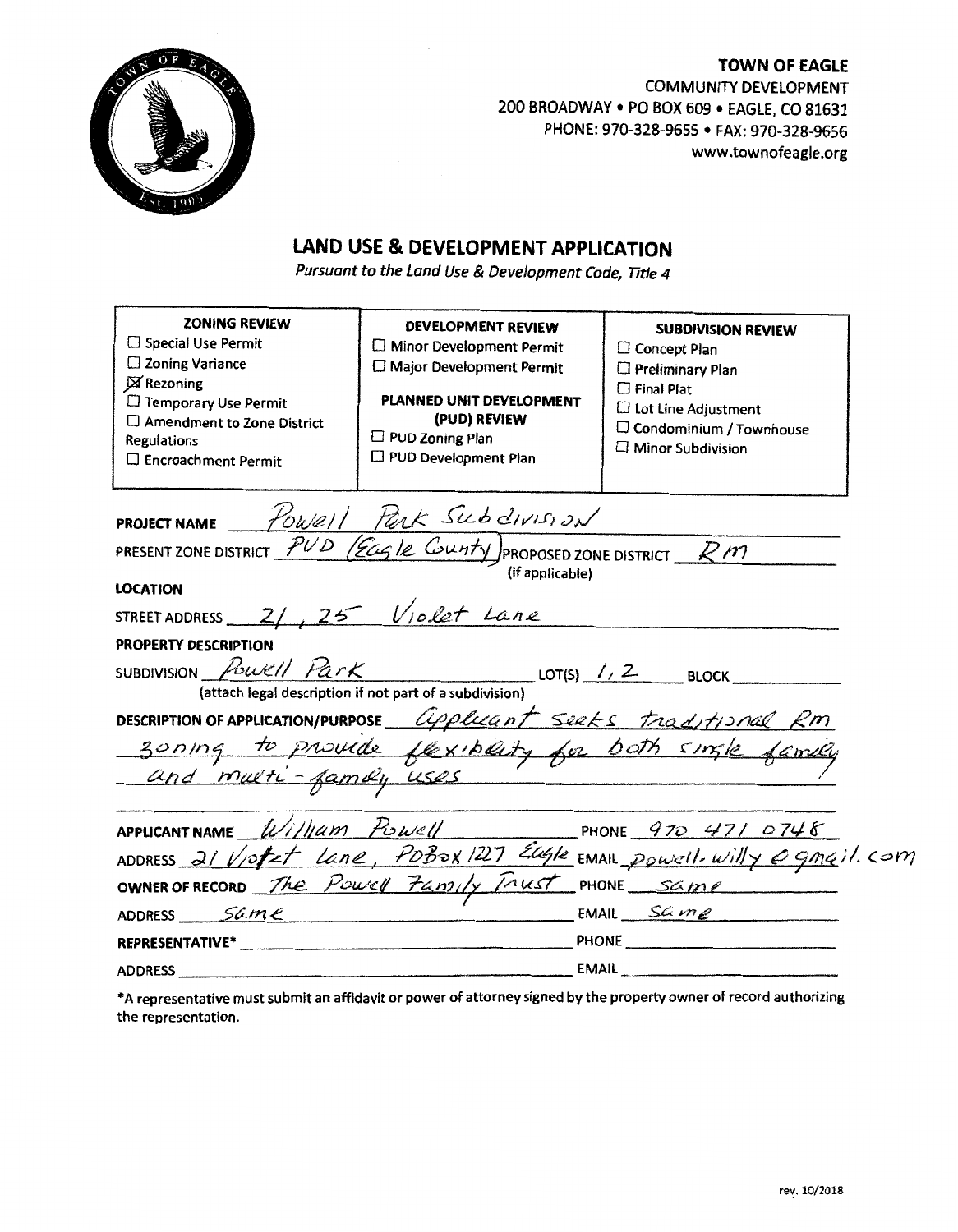#### APPLICATION SUBMITTAL ITEMS:

The following submittal materials must be submitted in full before the application will be deemed complete (please check all items that are being submitted):

 $\boxtimes$  Applicable fees and deposits.

 $\varnothing$  Project Narrative, describing the project, its compliance with any applicable review criteria, any impacts to the surrounding area, and any other relevant information.

~- Surrounding and interested Property Ownership Report (see project specific checklist for more information).

 $\boxtimes$  Proof of Ownership (ownership & encumbrance report) for subject property.

 $\chi$  Site Plan, drawn to scale and depicting the locations and boundaries of existing and proposed lots and structures.

*j(* Project specific checklist.

#### FEES AND DEPOSITS:

See Eagle Municipal Code Section 4.03.080

- 1. Application fees shall be paid in full at the time of the filing of the application and unless paid, the application shall not be deemed complete. All fees are nonrefundable.
- 2. As described in Eagle Municipal Code § 4.03.080, third-party consultants may be necessary for the review and processing of applications. These costs ("pass-through costs") must be paid by the applicant. If passthrough costs are expected, the applicant must pay a deposit at the time the application is filed. If at any time the deposit does not fully cover the pass-through costs, the applicant must pay another subsequent deposit before the Town will continue processing the application.
- 3. The Town may withhold the recording of any Subdivision Final Plat or Development Plan or the signing of any Resolution or Ordinance until all pass-through fees are paid in full.
- 4. Within 30 days of approval or denial of an application, any remaining deposit shall be returned to the applicant. If an application is withdrawn, any remaining deposit shall be returned to the applicant within 60 days.

1 have read the application form and certify that the information contained herein is correct and accurate to the best of my knowledge. I understand that it is my responsibility to provide the Town with accurate information related to this application. I UNDERSTAND THAT FILING AN APPLICATION IS NOT A GUARANTEE THAT THE APPLICATION WILL<br>BE APPROVED.<br>*A Martin Martin Martin Martin Martin Martin Martin Martin Martin Martin Martin Martin Martin Martin* 

 $\frac{1}{2020}$ 

| FOR OFFICE USE ONLY     |                 |                    |
|-------------------------|-----------------|--------------------|
| DATE RECEIVED           | B١              | <b>FILE NUMBER</b> |
| <b>REVIEW FEE</b>       | DATE PAID       | <b>RECEIVED BY</b> |
| DATE CERTIFIED COMPLETE | B٧              |                    |
| P&Z HEARING DATE        | <b>DECISION</b> |                    |
| BOT HEARING DATE        | <b>DECISION</b> |                    |
|                         |                 |                    |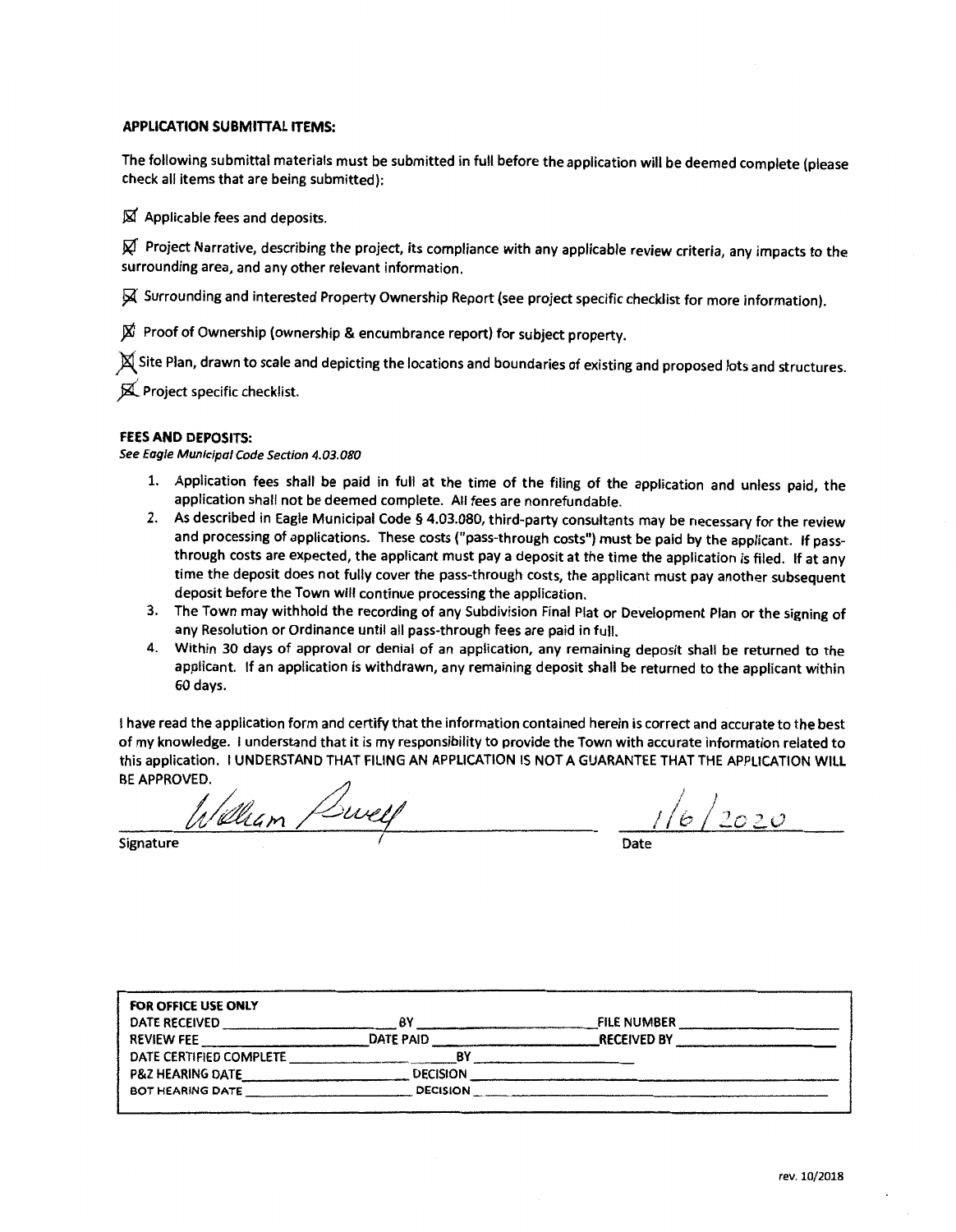

**TOWN OF EAGLE**  COMMUNITY DEVELOPMENT 200 BROADWAY • PO BOX 609 • EAGLE, CO 81631 PHONE: 970-328-9655 • FAX: 970-328-9656 www.townofeagle.org

## **REZONING SUBMITIAL CHECKLIST**

Pursuant to the Land Use & Development Code, Section 4.05.030{8)

 $\mathbb Z$  Cover letter that provides a description of the proposal.

 $\mathbb{Z}$  Proof of Ownership (owner & encumbrance report) for subject property *\*1/ applicant is not the property owner., notarized consent of the property owner is required.* 

**Z**Site Plan

*\*Site plan shall be drawn to scale and depict the locations and boundaries of existing and proposed lots and/or structures.* 

 $\mathbb Z$  A petition requesting the zoning change, signed by owners of at least 50% of the land area proposed for rezoning.

 $\mathbb Z$  Names and addresses of owners of record (not lessees) within 250' excluding rights of way, submitted either printed on mailing labels or as an Excel spreadsheet.

 $\mathbb Z$  Rezoning Fee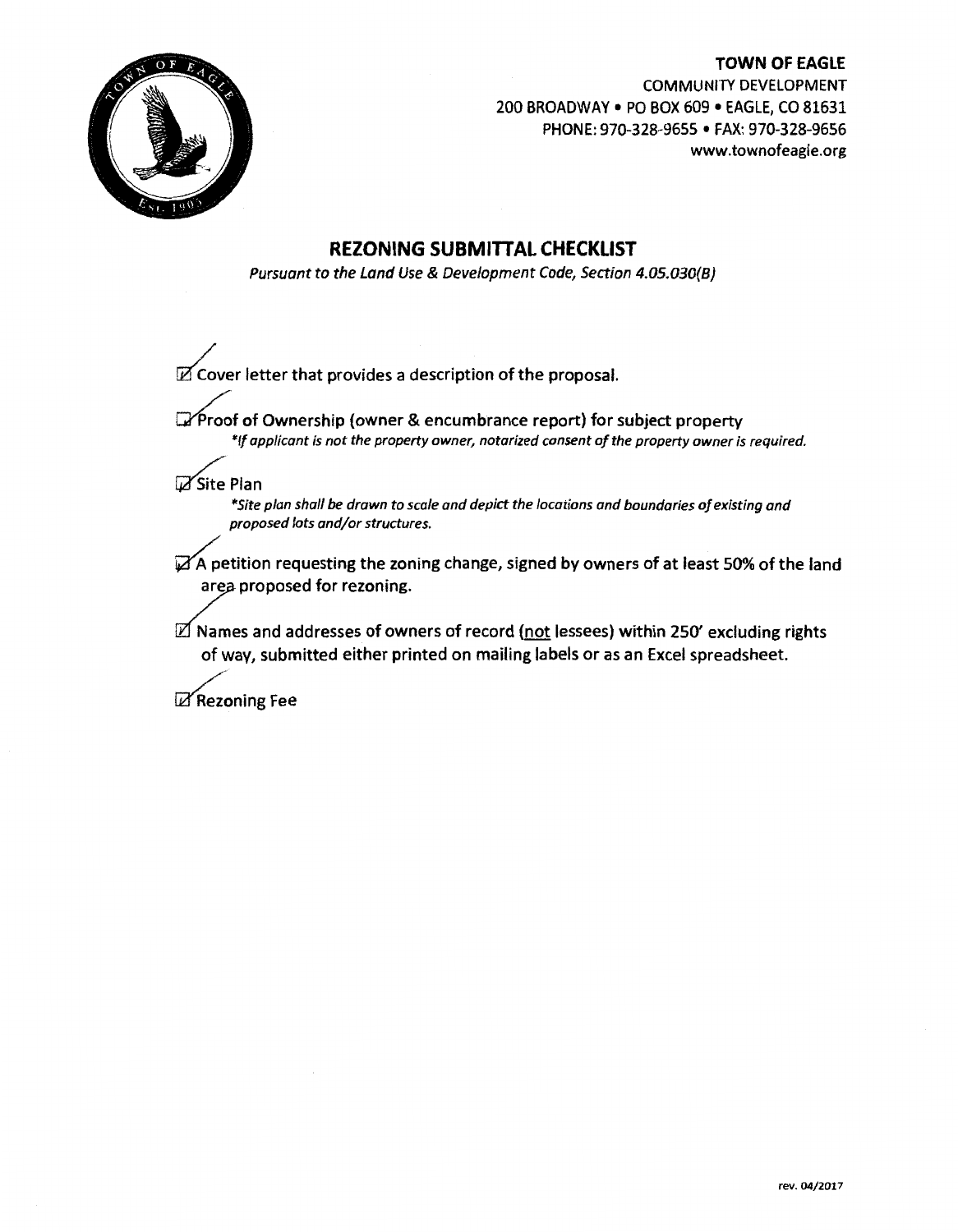### **Annexation and Zoning Request**

#### Overview of Project

#### Existing Conditions

The property has been in continuous ownership by William and Nancy Powell since 1979 and initially consisted of a single parcel of 9.25 acres. In 1983 a PUD zoning and final plat were approved by Eagle County which divided the property into two residential lots, creating an overall density of five units, and a dedicated right of way for Violet Lane. Four apartment units exist on Lot 1;one single family unit exists on Lot 2. The property is currently served by the following services: wastewater, electric, phone and cable. Natural gas is not present on the site. Currently the five units are provided domestic water from an adjudicated well source. The town recently constructed a waterline main extension to the Lower Basin Water Plant, which passes through Lot 2 on a dedicated easement and adjacent to Lot 1 (within Violet Lane). Refuse service includes comingle recycle and household trash.

#### Intent of Annexation and Zoning Requests

The intent of the Powell Park request is to add modest density to the overall project area. Applicants are concurrently applying for annexation and a zoning request for Residential Medium {RM) density for both Lots1and2. Providing domestic water from the town will make the proposal viable. For Lot 1 the intent is to raze the four unit apartment building. The RM zoning for Lot 1will allow flexibility for construction of multifamily units or single family lots or a combination of both. For Lot 2 the existing home will remain and no increase density is proposed at this time. Access for both lots is from Violet Lane which has a public crossing across the inoperative railroad tracks and connecting to the Sylvan Lake roundabout. Irrigation will be provided from existing non potable, adjudicated water sources on the property. No development will be allowed on the lower bench, to be memorialized with the Final Plat. Fishing access on owner lands will be made legal, also designated on the Final Plat.

#### Community Plan-Vision

The Powell Park proposal embodies many of the principals of the Vision for the Community Plan.The proposals will further concentrate infill development with significant open space. The project area is adjacent to the Eagle Valley Trail,and near east and west bound ECO Transit bus stops. The project permanently conserves over 50% of the property in open space for land that is environmentally sensitive and has wildlife habitat. With the upcoming Final plat application the applicant will enhance recreational opportunities by voluntarily proposing appropriate public fishing access on the Eagle River. Public services will be conservation oriented-see Utility Section below. If built, condominiums or apartments are expected to be in the affordable range and add to the attainable housing stock. All units proposed will have a high livability factor because of the semi-rural nature of the property, with protection of open space, and excellent viewsheds.

#### Conformance with Community Plan-Future land Use Map--Intent

The proposed project is in Conformance with the Future Land Use Map, particularly as it relates to Conservation Oriented Neighborhoods and Open Space sub-chapters. See following adherence to provisions.

A. Development over and above that allowed by existing zoning on properties with this designation predicated on annexation to the Town of Eagle.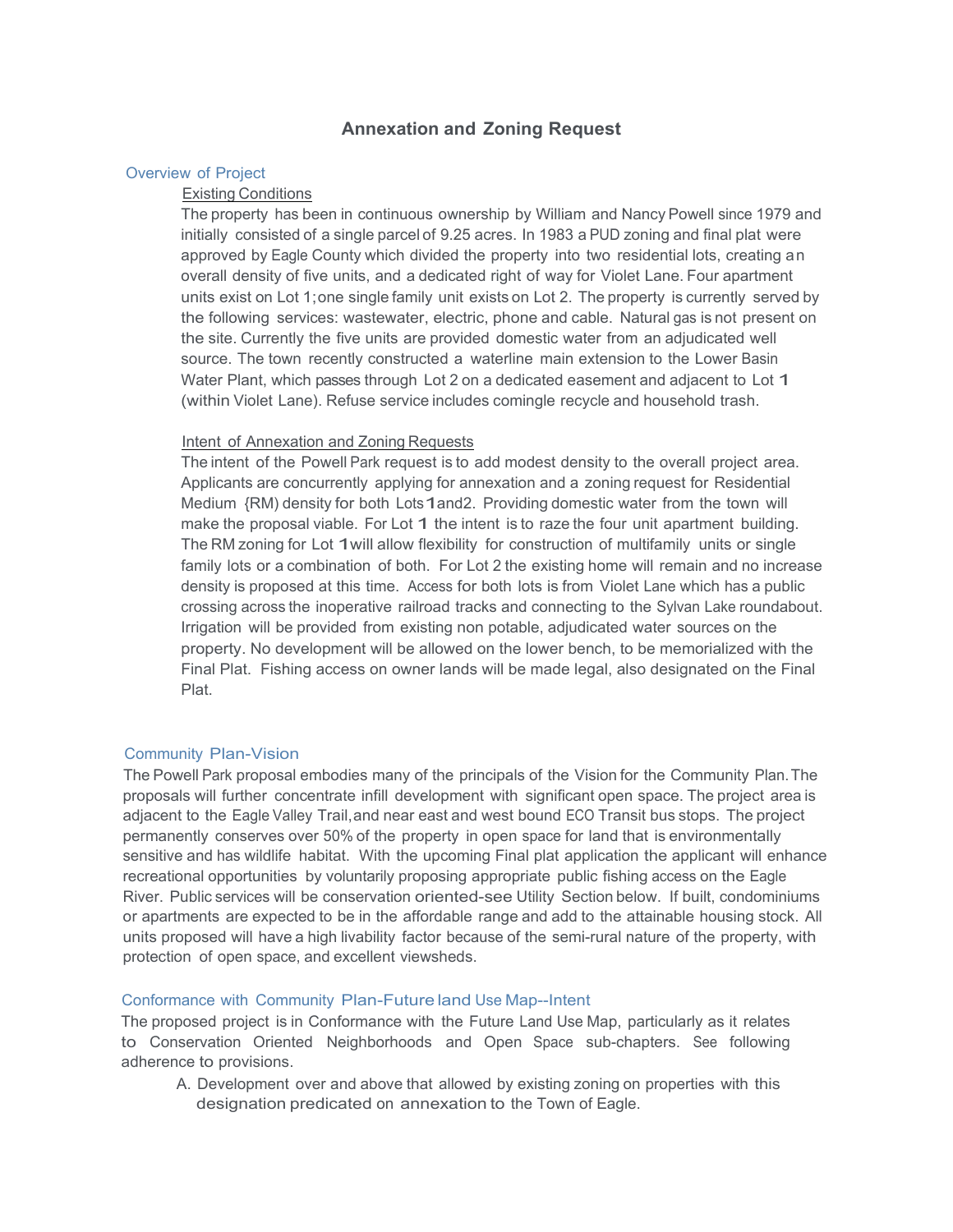B. Balance conservation and development objectives.

C. Preserve attributes of high conservation value as determined practicable and appropriate on site by site basis. Attributes of high conservation value include, but are not limited to stream and river corridors, wetlands and riparian areas, viewsheds, wildlife habitat and movement corridors, significant, unique or endangered vegetation, historic sites or structures, productive agricultural lands steep slopes and geologic hazard area

#### Conformance with Community Plan—Future Land Use Map—Character

- A. Development is clustered, providing walkable neighborhoods, functional and interconnected open spaces and easily accessed public facilities.
- B. Developed areas are compact and well connected with multimodal road, path and trail systems, and public transit.

#### **Conformance with Community Plan--Future Land Use Map-Location Criteria**

1. Located in areas that can be efficiently served by town infrastructure, within reasonable proximity to public services, job centers and shopping, where environmentally or aesthetically valuable lands also exist.

#### Conformance with Eagle River Corridor Plan

The Powell Park submittal is in conformance with the ERCP in that it concentrates development on the upper bench, precludes any development on the lower bench, and makes legal fishing access on applicant owned lands within the Eagle River. The lower bench will be retained for the "preservation of ecologically sensitive lands and wildlife habitat." The ERCP designates the zoning for the upper bench to be Medium Density Residential, which the applicant intends to follow.

#### **Water Rights**

The property has five adjudicated springs,1.2 acre feet of adjudicated pond storage and an adjudicated well. The springs and pond provide source water to irrigate all areas of the property. The practice currently exists and is planned for the future. The water rights are protected from the Historic User Pool located at the Green Mountain Reservoir.

#### **Utility Services-Existing**

The property is currently provided all utility services except domestic water and natural gas. All outside irrigation is non-potable and provided from on-site adjudicated sources. The property is currently on town wastewater service. The apartment building has electric heat. The home on Lot 2 is heated with LPG. All other shallow utilities are present.

#### **Utility Services-Proposed**

Future in-house domestic water will be provided from the town system. Holy Cross Energy has power lines on the property and additional service is easily provided. Wastewater, telephone and cable services are within the Violet Lane right of way. It is not proposed that natural gas be brought to the property.

#### **ConservationEfficiency**

The condominiums or apartments or single family units proposed for Lot 1will be heated by electricity. Additionally the domestic water will be very non-consumptive because source water is from the LBWTP and discharge from the nearby Wastewater Plant; and all outside irrigation is provided nonpotably.